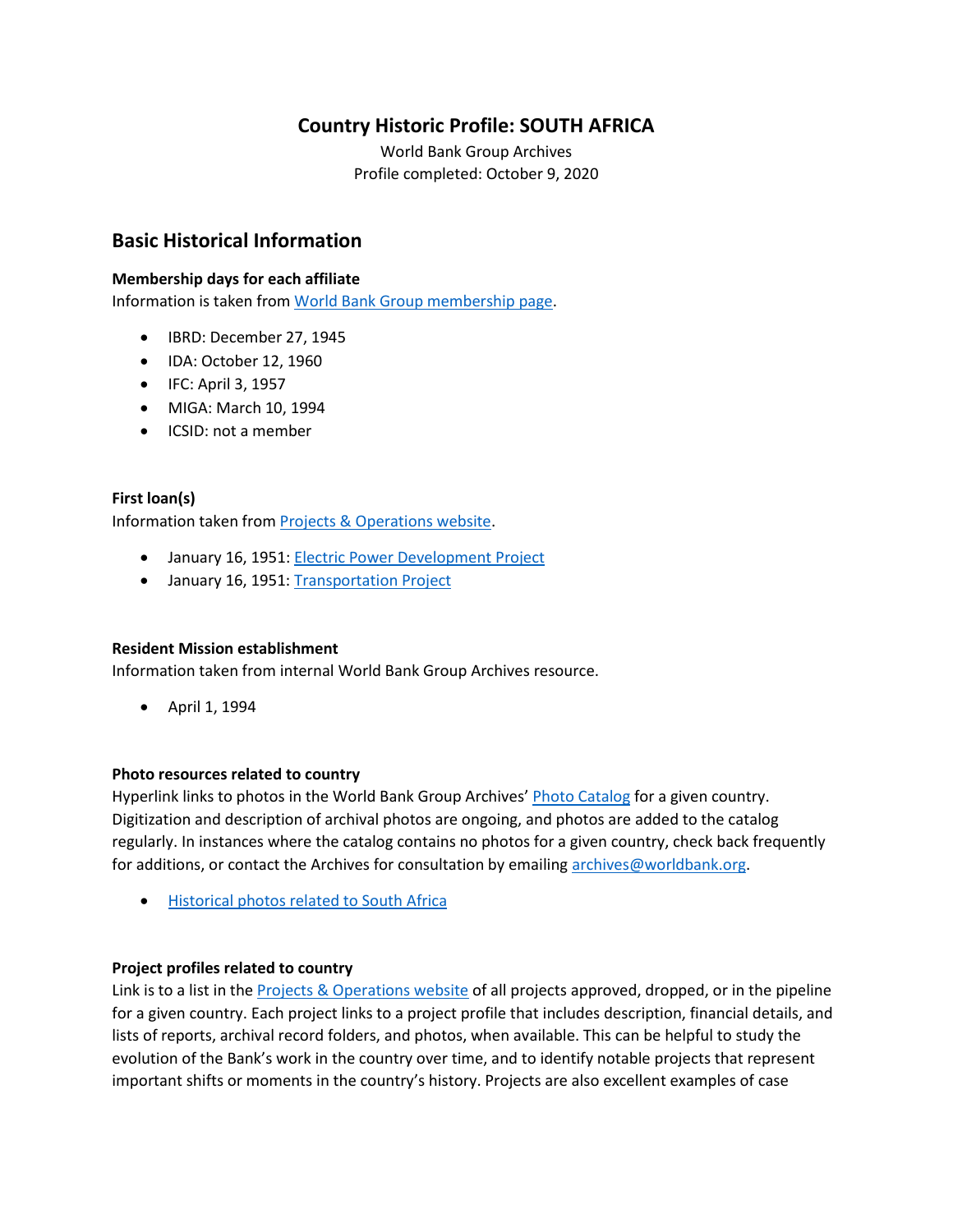studies of how the Bank made an impact in a particular sector. The WBG Archives have original records and other information related to these projects. Email [archives@worldbank.org](mailto:archives@worldbank.org) for guidance.

• [South Africa project profiles in Projects & Operations](https://projects.worldbank.org/en/projects-operations/projects-summary?countrycode_exact=ZA)

#### **Description of operational records in Archives Holdings**

Archival records relating to Bank operations are described according to the ISAD(g) standard and are accessible in our [Archives Holdings catalog.](https://archivesholdings.worldbank.org/) Descriptions include lengthy organizational histories of the regional vice presidency responsible for operations in that region and a description of records created and transferred to the Archives by that vice presidency. The descriptions in the catalog can be helpful to understand the organizational context of Bank work, and to understand more about the content of the records in the Archives.

• [Records of the Africa Regional Vice Presidency](https://archivesholdings.worldbank.org/records-of-africa-regional-vice-presidency)

## **Chronology events**

Events have been selected from the Archivists' Chronology, an 800+ page resource compiled by Bank Group archivists over the course of the institution's history. Events chosen include important firsts, milestones and other events that evidence the country's development history and/or its relationship with the World Bank Group. The Archivists' Chronology is accessible on [this page.](https://www.worldbank.org/en/about/archives/history/timeline) This list of events can be helpful to determine if you'd like to dig deeper into any moments in the country's history of engagement with the Bank. The WBG Archives may have original records and other information about these events. Email [archives@worldbank.org](mailto:archives@worldbank.org) for guidance.

#### **Bretton Woods Conference; Representatives from South Africa Attend**

July 1-22, 1944

**IBRD Articles of Agreement Signed by South Africa** December 27, 1945

**Vice President Garner Begins Visit to the Union of South Africa, Northern and Southern Rhodesia** March 10, 1950

**Bank Mission to Union of South Africa** July 30, 1950

**First Funding for South Africa** January 23, 1951

**Bank Announces Missions to South Africa, the Gold Coast and East Africa** October 9, 1952

**IFC Articles of Agreement Signed by South Africa** April 3, 1957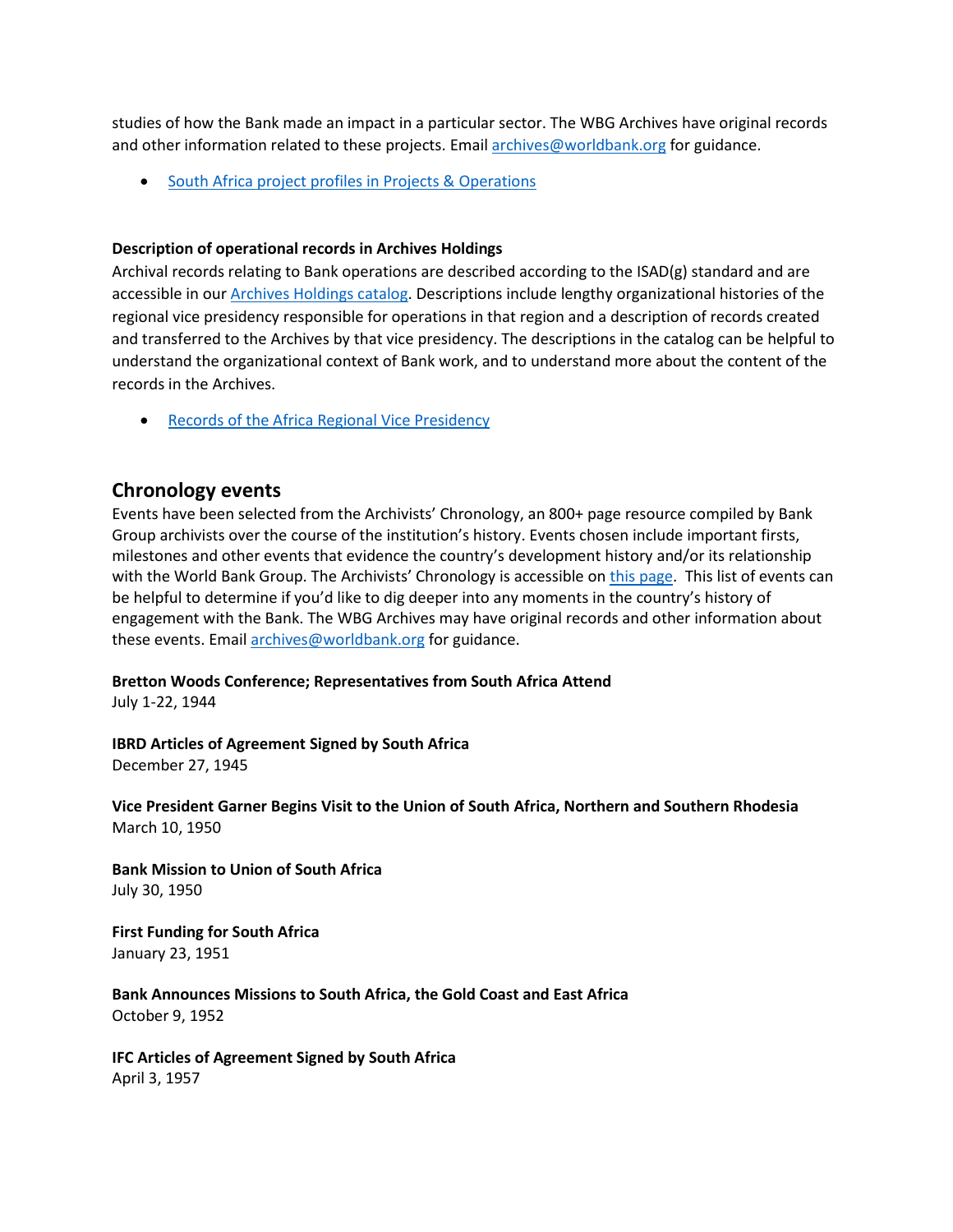**President Black Begins African Trip, Includes Stop in South Africa** March 6, 1958

**IDA Articles of Agreement Signed by South Africa** October 12, 1960

**President Preston Meets Nelson Mandela** December 5, 1991

**MIGA Articles of Agreement Signed by South Africa** March 10, 1994

**Resident Mission in South Africa Established** April 1, 1994

**Approval of First Loan to Post-Apartheid South Africa Announced** May 30, 1997

## **World Bank Group Timeline Events**

Events are selected from th[e World Bank Group Timeline.](https://timeline.worldbank.org/#event-bretton-woods-conference-begins) The Timeline is an online platform created by the Archives designed to highlight the important events in the Bank Group's history and to illuminate those events through a variety of archival records, photos, video and audio clips, oral history transcripts, reports, and more.

[Lewis T. Preston becomes World Bank Group President](https://timeline.worldbank.org/?field_timeline_target_id=All&combine=South%20Africa#event-lewis-t-preston-becomes-world-bank-group-president) September 1, 1991

### **Early Country Economic Reports**

Reports have been selected from the [Documents & Reports website,](https://documents.worldbank.org/) a database of publicly available World Bank Group authored reports and publications dating to the opening of the Bank in 1946. Country economic reports selected here are, in many cases, some of the earliest economic studies ever published on Bank member countries. Reports discussing the whole economy of a country, rather than individual sectors, are prioritized in this list.

| Report on the economy of South Africa                  | December 21, 1949  |
|--------------------------------------------------------|--------------------|
| External debt of the Union of South Africa             | December 22, 1950  |
| South Africa - Report on the economy                   | August 31, 1953    |
| South Africa - Current economic position and prospects | November 30, 1955  |
| South Africa - Current economic position and prospects | September 30, 1957 |
| South Africa - Current economic position and prospects | November 30, 1958  |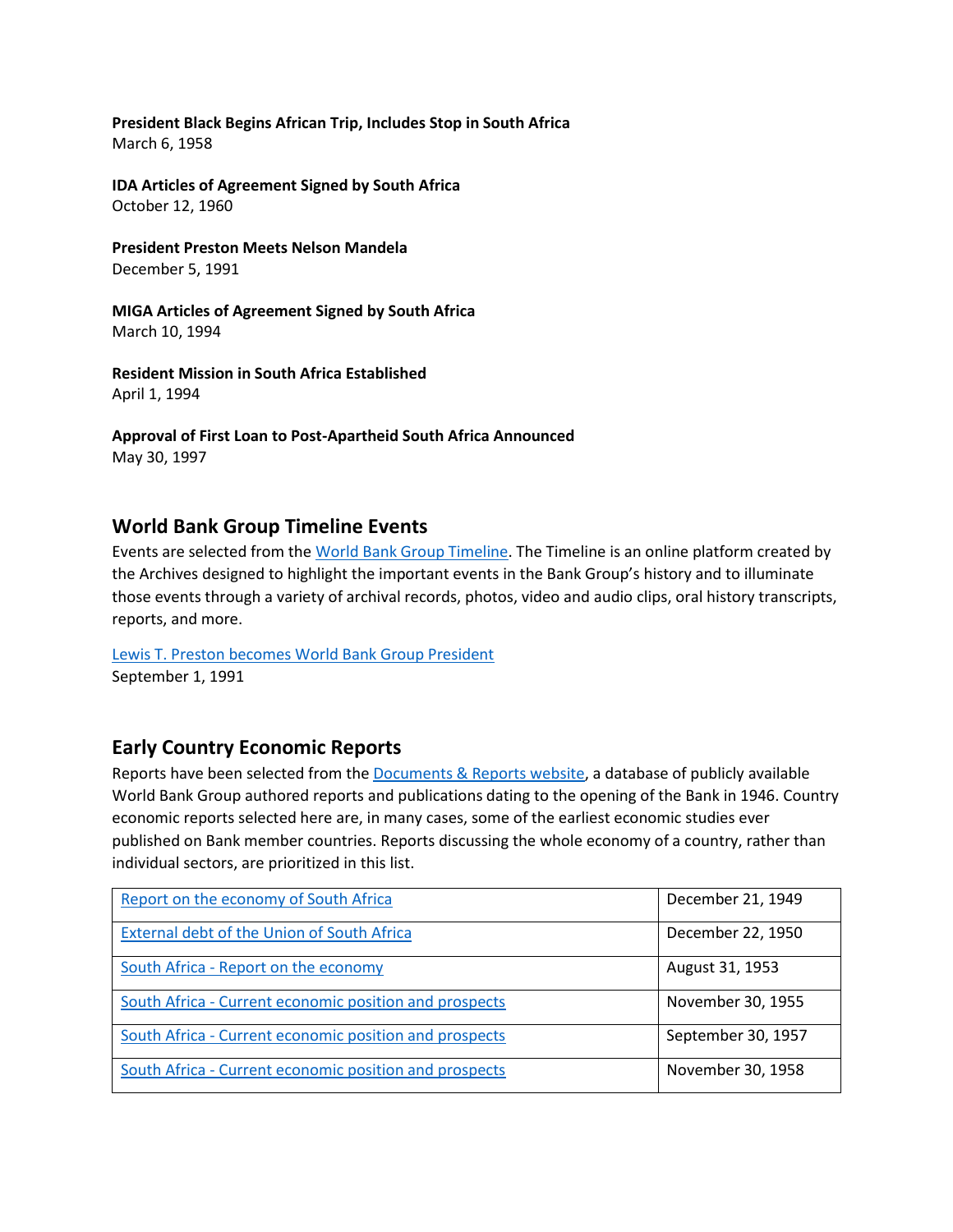| South Africa - Current economic position and prospects | November 30, 1961 |
|--------------------------------------------------------|-------------------|
| South Africa - Current economic position and prospects | August 31, 1965   |

# **Country Assistance Strategies**

List is based on a similar list compiled by World Bank's Secretary's staff. Introduced in 1990 and replaced by the Country Partnership Framework (CPF) in 2014, the CAS is an overview of each borrowing country's current economic situation and contains a discussion of its development challenges, prospects, and project-planning. CASs were often initially published as part of project documents but later on were published as standalone documents.

| South Africa - Country assistance strategy                             | March 1, 1999     |
|------------------------------------------------------------------------|-------------------|
| South Africa - Country Partnership Strategy                            | December 12, 2007 |
| Regional integration assistance strategy for Sub-Saharan Africa        | March 18, 2008    |
| South Africa - Country partnership strategy progress report            | March 16, 2010    |
| South Africa - Country partnership strategy for the period FY2014-2017 | October 17, 2013  |

# **Staff Newsletters**

Resources have been selected from the World Bank Group's [Documents & Reports website.](https://documents.worldbank.org/) The World Bank has produced a staff newsletter since 1947. The publication has changed its name twice: from International Bank Notes to Bank Notes in 1971 and then to Bank's World in 1982. The newsletter moved online in 2000 and physical publication ceased. In addition to offering news relating to Bank operations and country development, the newsletters were intended to foster a sense of community among staff by highlighting social events, marriages and births, arrival of new staff, recreational events, favorite cooking recipes submitted by staff, and features on different aspects of staff's home country and culture.

| International Bank Notes -- Vol. 2, Iss. 10 | June 1, 1948                                          | "Conditions in the Union of South Africa" |
|---------------------------------------------|-------------------------------------------------------|-------------------------------------------|
| Bank's World -- Vol. 14, Iss. 4 and 5       | "The Beginning of a New South Africa -<br>May 1, 1995 |                                           |
|                                             |                                                       | From Darkness to Light"                   |

# **Oral histories**

Oral histories are selected from the World Bank Group Archives' [Oral History website.](https://oralhistory.worldbank.org/) The site contains transcripts of oral history interviews with departed staff and, in lesser number, Executive Directors and other individuals affiliated with or impacted by the World Bank Group. Interviews were conducted as part of an ongoing effort by the Archives to collect the personal stories and reflections of Bank Group staff. A portion of the interviews were conducted as research for publications. Each transcript provides a valuable first-person account of Bank activities and decision-making from the very beginning of its operations.